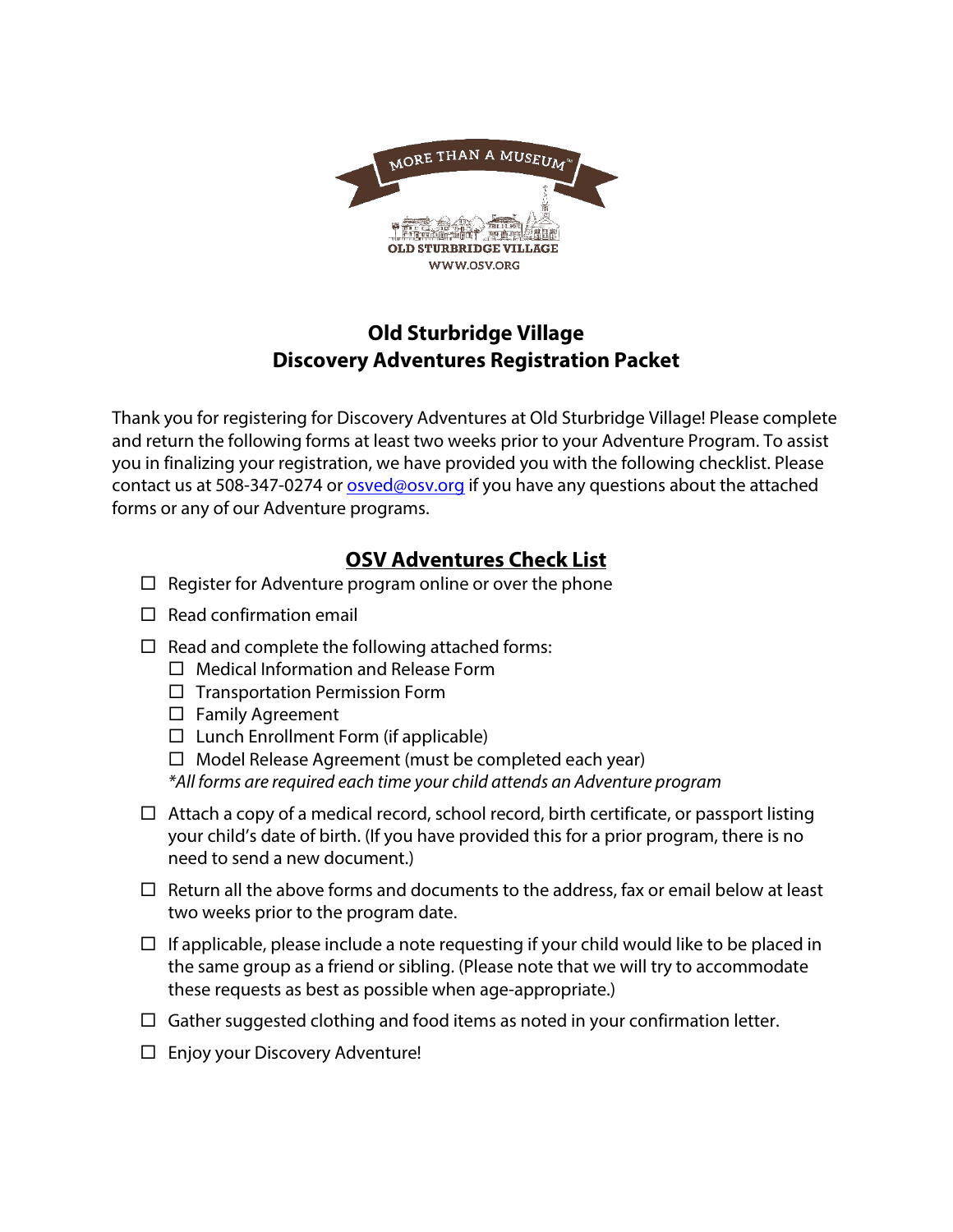

PROGRAM TITLE

## **Medical Information and Release Form**

| first                                                                                  | middle initial                                                                                                                                                                                                                                                                                                                                                                                                                                                                                                                                                                                                | last         |
|----------------------------------------------------------------------------------------|---------------------------------------------------------------------------------------------------------------------------------------------------------------------------------------------------------------------------------------------------------------------------------------------------------------------------------------------------------------------------------------------------------------------------------------------------------------------------------------------------------------------------------------------------------------------------------------------------------------|--------------|
| Preferred nickname or pronoun <i>(if applicable)</i> : _______________________________ |                                                                                                                                                                                                                                                                                                                                                                                                                                                                                                                                                                                                               |              |
|                                                                                        |                                                                                                                                                                                                                                                                                                                                                                                                                                                                                                                                                                                                               |              |
|                                                                                        |                                                                                                                                                                                                                                                                                                                                                                                                                                                                                                                                                                                                               |              |
|                                                                                        |                                                                                                                                                                                                                                                                                                                                                                                                                                                                                                                                                                                                               |              |
| street                                                                                 | city                                                                                                                                                                                                                                                                                                                                                                                                                                                                                                                                                                                                          | state<br>zip |
| Parent/guardian w/legal custody to be contacted in case of illness or injury:          |                                                                                                                                                                                                                                                                                                                                                                                                                                                                                                                                                                                                               |              |
|                                                                                        |                                                                                                                                                                                                                                                                                                                                                                                                                                                                                                                                                                                                               |              |
| <b>Preferred Contact Phone #'s</b>                                                     | $\begin{picture}(150,10) \put(0,0){\vector(1,0){100}} \put(15,0){\vector(1,0){100}} \put(15,0){\vector(1,0){100}} \put(15,0){\vector(1,0){100}} \put(15,0){\vector(1,0){100}} \put(15,0){\vector(1,0){100}} \put(15,0){\vector(1,0){100}} \put(15,0){\vector(1,0){100}} \put(15,0){\vector(1,0){100}} \put(15,0){\vector(1,0){100}} \put(15,0){\vector(1,0){100}}$                                                                                                                                                                                                                                            |              |
|                                                                                        |                                                                                                                                                                                                                                                                                                                                                                                                                                                                                                                                                                                                               |              |
| <b>Second Contact</b>                                                                  |                                                                                                                                                                                                                                                                                                                                                                                                                                                                                                                                                                                                               |              |
| Preferred Contact Phone #'s                                                            | $\begin{picture}(150,10) \put(0,0){\vector(1,0){100}} \put(15,0){\vector(1,0){100}} \put(15,0){\vector(1,0){100}} \put(15,0){\vector(1,0){100}} \put(15,0){\vector(1,0){100}} \put(15,0){\vector(1,0){100}} \put(15,0){\vector(1,0){100}} \put(15,0){\vector(1,0){100}} \put(15,0){\vector(1,0){100}} \put(15,0){\vector(1,0){100}} \put(15,0){\vector(1,0){100}}$                                                                                                                                                                                                                                            |              |
|                                                                                        |                                                                                                                                                                                                                                                                                                                                                                                                                                                                                                                                                                                                               |              |
| <b>Third Contact</b>                                                                   |                                                                                                                                                                                                                                                                                                                                                                                                                                                                                                                                                                                                               |              |
| Preferred Contact Phone #'s                                                            | $\begin{pmatrix} \cdot & \cdot & \cdot \\ \cdot & \cdot & \cdot \\ \cdot & \cdot & \cdot \end{pmatrix} = \begin{pmatrix} \cdot & \cdot & \cdot \\ \cdot & \cdot & \cdot \\ \cdot & \cdot & \cdot \end{pmatrix} = \begin{pmatrix} \cdot & \cdot & \cdot \\ \cdot & \cdot & \cdot \\ \cdot & \cdot & \cdot \end{pmatrix} = \begin{pmatrix} \cdot & \cdot & \cdot \\ \cdot & \cdot & \cdot \\ \cdot & \cdot & \cdot \end{pmatrix} = \begin{pmatrix} \cdot & \cdot & \cdot \\ \cdot & \cdot & \cdot \\ \cdot & \cdot & \cdot \end{pmatrix} = \begin{pmatrix} \cdot & \cdot & \cdot \\ \cdot & \cdot & \cdot \\ \$ |              |
|                                                                                        |                                                                                                                                                                                                                                                                                                                                                                                                                                                                                                                                                                                                               |              |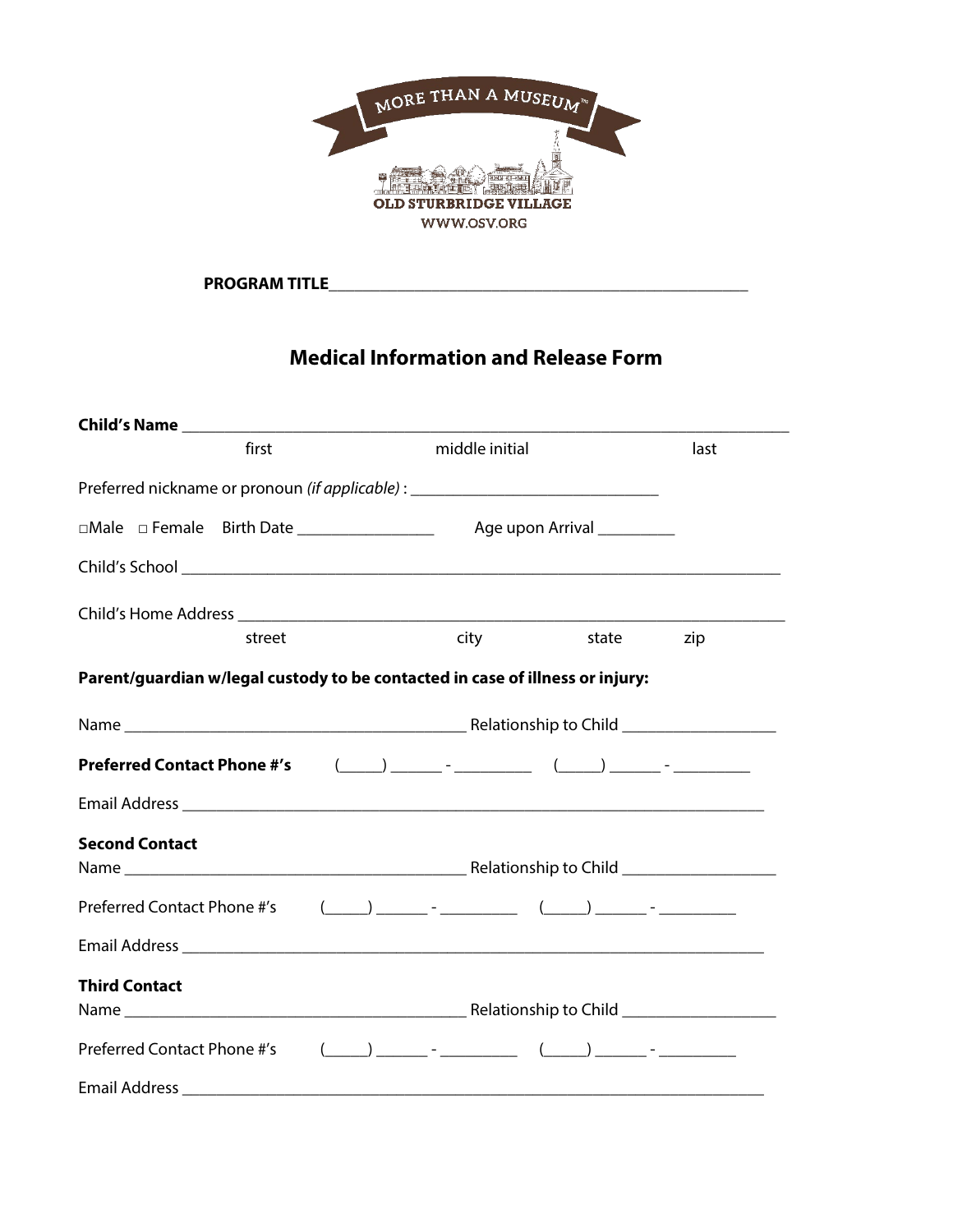**Allergies** □ No known allergies □ Allergies (specify below) □ Food □Medication □ Environmental factors (insect stings, hay fever, etc.) □ Other

*Please describe what the child is allergic to and the reaction seen – and, please list preventive or emergency medications that this child is prescribed:*

\_\_\_\_\_\_\_\_\_\_\_\_\_\_\_\_\_\_\_\_\_\_\_\_\_\_\_\_\_\_\_\_\_\_\_\_\_\_\_\_\_\_\_\_\_\_\_\_\_\_\_\_\_\_\_\_\_\_\_\_\_\_\_\_\_\_\_\_\_\_\_\_\_\_\_\_\_\_\_\_\_\_\_

\_\_\_\_\_\_\_\_\_\_\_\_\_\_\_\_\_\_\_\_\_\_\_\_\_\_\_\_\_\_\_\_\_\_\_\_\_\_\_\_\_\_\_\_\_\_\_\_\_\_\_\_\_\_\_\_\_\_\_\_\_\_\_\_\_\_\_\_\_\_\_\_\_\_\_\_\_\_\_\_\_\_\_

Does your child carry an Epipen? □ An inhaler? □

*Please NOTE* that Old Sturbridge Village staff is not authorized to administer medication of any kind. You or your child must be capable of carrying and administering medical treatment.

**Diet and Nutrition** □ This child has restrictions or special food needs. *Please describe and list specifics, if necessary:* □ Lactose Intolerant □ Gluten Allergy □ Peanut Allergy □ Food Dyes □ Vegetarian/Vegan □ Other

\_\_\_\_\_\_\_\_\_\_\_\_\_\_\_\_\_\_\_\_\_\_\_\_\_\_\_\_\_\_\_\_\_\_\_\_\_\_\_\_\_\_\_\_\_\_\_\_\_\_\_\_\_\_\_\_\_\_\_\_\_\_\_\_\_\_\_\_\_\_\_\_\_\_\_\_\_\_\_\_\_\_\_

\_\_\_\_\_\_\_\_\_\_\_\_\_\_\_\_\_\_\_\_\_\_\_\_\_\_\_\_\_\_\_\_\_\_\_\_\_\_\_\_\_\_\_\_\_\_\_\_\_\_\_\_\_\_\_\_\_\_\_\_\_\_\_\_\_\_\_\_\_\_\_\_\_\_\_\_\_\_\_\_\_\_\_

\_\_\_\_\_\_\_\_\_\_\_\_\_\_\_\_\_\_\_\_\_\_\_\_\_\_\_\_\_\_\_\_\_\_\_\_\_\_\_\_\_\_\_\_\_\_\_\_\_\_\_\_\_\_\_\_\_\_\_\_\_\_\_\_\_\_\_\_\_\_\_\_\_\_\_\_\_\_\_\_\_\_\_

\_\_\_\_\_\_\_\_\_\_\_\_\_\_\_\_\_\_\_\_\_\_\_\_\_\_\_\_\_\_\_\_\_\_\_\_\_\_\_\_\_\_\_\_\_\_\_\_\_\_\_\_\_\_\_\_\_\_\_\_\_\_\_\_\_\_\_\_\_\_\_\_\_\_\_\_\_\_\_\_\_\_\_

 $\Box$  I have reviewed the program and activities of this program and feel that the child can participate with the following restrictions or adaptations. *Please describe below:*

### **Physical, Mental, Emotional and Social Health**

*What should we know about your child that will help make their time at Discovery Adventures successful? Old Sturbridge Village is an outdoor environment with lots of different sights, sounds, and people. Your child may encounter activities that are new or unfamiliar to them. Please let us know about your child below so that we can provide them with the best possible experience. For example, does your child have sensitivity to loud sounds? Are there situations that make them particularly uncomfortable or upset? Do they have common fears or concerns? Feel free to contact us by calling (508) 347-0274.*

□ ADD □ ADHD □ Autism □ Depression □OCD □ Panic/anxiety disorder  $\Box$  This child has experienced a significant life event that continues to affect this child's life. □ Seizures □ Asthma □ Hearing Difficulties □ Diabetes □Fainting □ Dyslexia □ Asperger's Syndrome □ Motor Skill Challenges □ Developmentally Delayed □ Other (describe below)

\_\_\_\_\_\_\_\_\_\_\_\_\_\_\_\_\_\_\_\_\_\_\_\_\_\_\_\_\_\_\_\_\_\_\_\_\_\_\_\_\_\_\_\_\_\_\_\_\_\_\_\_\_\_\_\_\_\_\_\_\_\_\_\_\_\_\_\_\_\_\_\_\_\_\_\_\_\_\_\_\_\_\_

\_\_\_\_\_\_\_\_\_\_\_\_\_\_\_\_\_\_\_\_\_\_\_\_\_\_\_\_\_\_\_\_\_\_\_\_\_\_\_\_\_\_\_\_\_\_\_\_\_\_\_\_\_\_\_\_\_\_\_\_\_\_\_\_\_\_\_\_\_\_\_\_\_\_\_\_\_\_\_\_\_\_\_

\_\_\_\_\_\_\_\_\_\_\_\_\_\_\_\_\_\_\_\_\_\_\_\_\_\_\_\_\_\_\_\_\_\_\_\_\_\_\_\_\_\_\_\_\_\_\_\_\_\_\_\_\_\_\_\_\_\_\_\_\_\_\_\_\_\_\_\_\_\_\_\_\_\_\_\_\_\_\_\_\_\_\_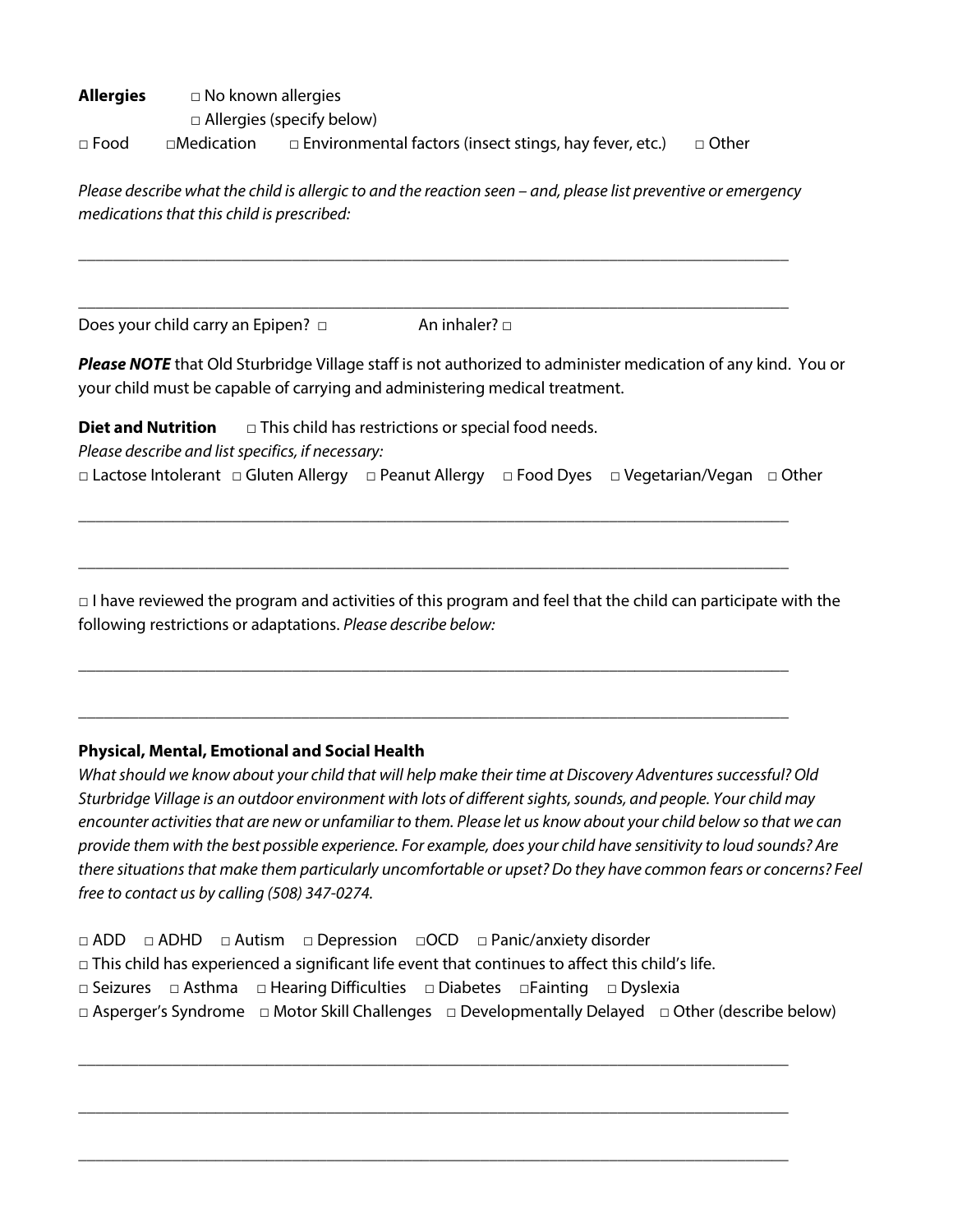#### **Health Care Providers**

In case of an accident or serious illness, we request that Old Sturbridge Village contact us. If we (Contact 1, 2, 3) cannot be reached, we hereby authorize the Village to call the doctor that pertains to the emergency. If impossible to contact this person, the Village may make whatever arrangements seem necessary. We understand that employees of Old Sturbridge Village are not licensed to distribute or administer medication.

| Physician | $Ph.$ # $($<br>$\sim$               |
|-----------|-------------------------------------|
| Dentist   | Ph. # (<br>$\overline{\phantom{0}}$ |
| Other     | Ph. #<br>$\sim$                     |

*We hereby give our permission for our child named above to participate in the full range of this program's activities unless otherwise noted above. We understand that Old Sturbridge Village is not responsible in the event of accident or illness. We also consent to the use for publication of photographs taken by Old Sturbridge Village or media photographers and any written materials or work produced by our child.* 

\_\_\_\_\_\_\_\_\_\_\_\_\_ \_\_\_\_\_\_\_\_\_\_\_\_\_\_\_\_\_\_\_\_\_\_\_\_\_\_\_\_\_\_\_\_\_\_\_\_\_\_\_\_\_\_\_\_\_\_\_\_\_\_\_\_\_\_\_\_\_\_\_\_\_\_\_\_\_\_\_\_\_\_

Date **Signature of parent or guardian**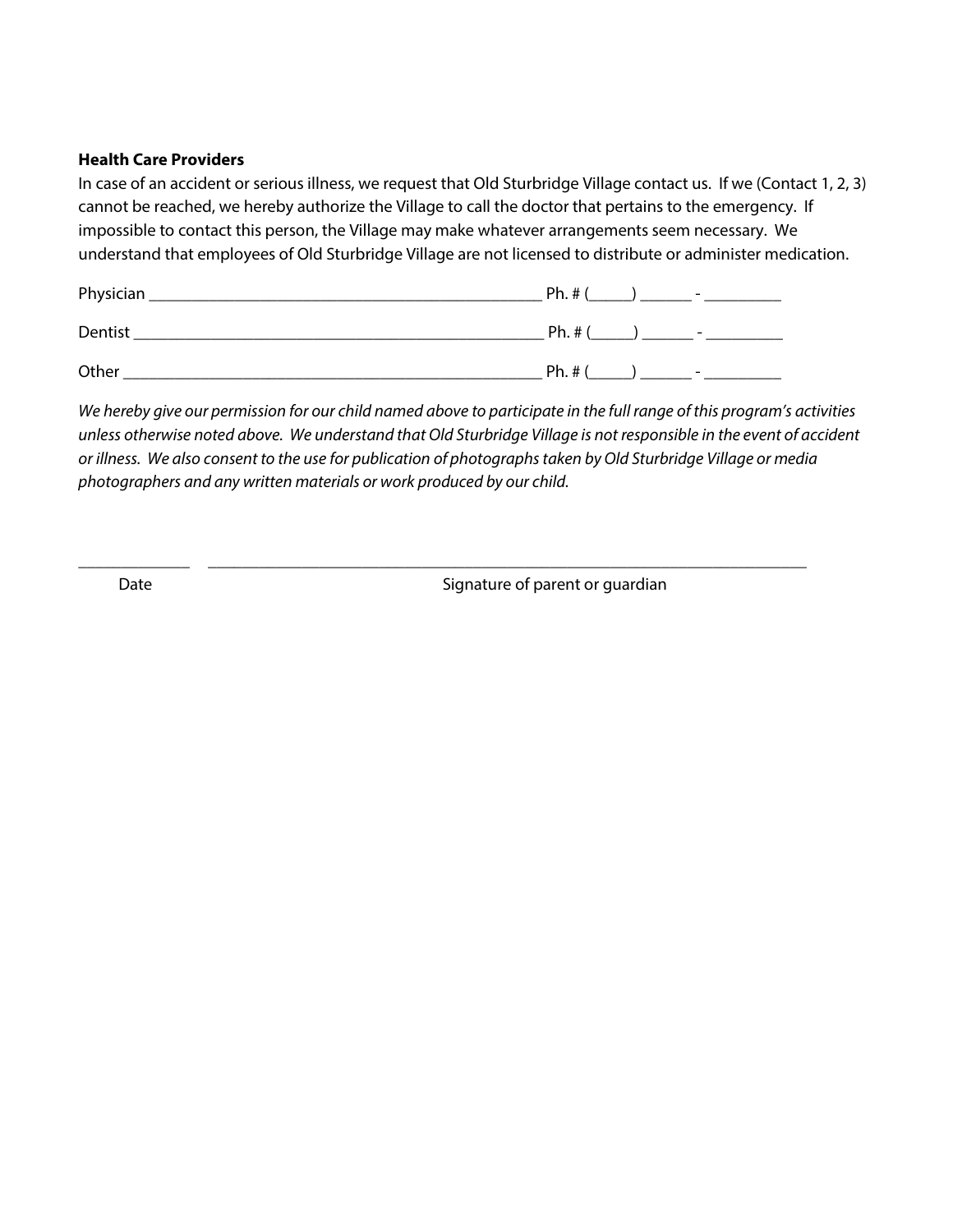

## **Transportation Permission Form**

| Program Title: |  |
|----------------|--|
| Program Dates: |  |
| Child's Name:  |  |

If I am unable to transport my child on any day during this program, my child has permission to go home with the following individuals:

| Name                      |                                       |  |
|---------------------------|---------------------------------------|--|
| Name                      | Phone _________________________       |  |
| Name                      | Phone _______________________________ |  |
| Parent/Guardian Signature | Date                                  |  |
|                           |                                       |  |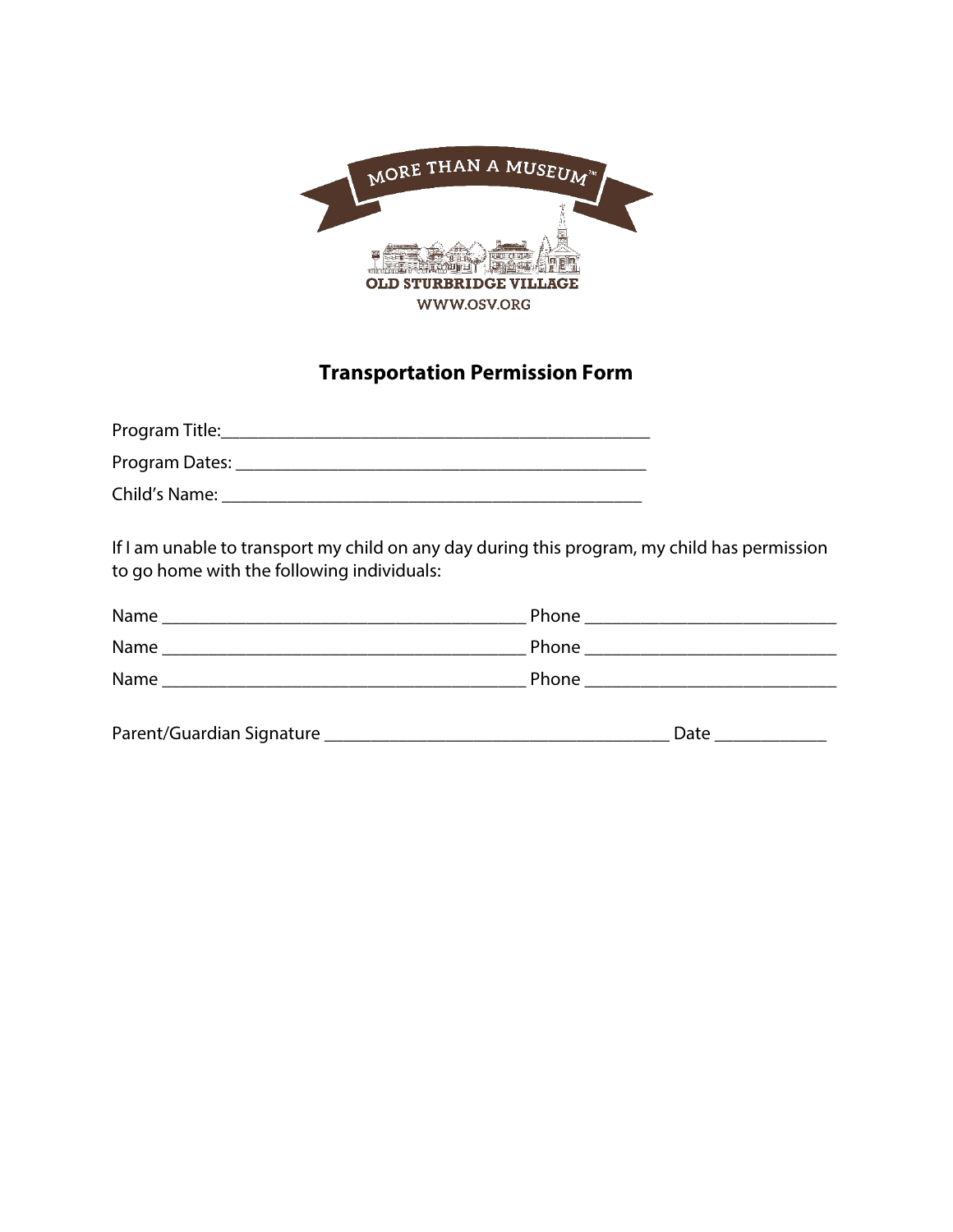

### **Old Sturbridge Village Discovery Adventures Family Agreement**

Old Sturbridge Village Discovery Adventures are for children between the ages of 6 and 17. To ensure an awesome, safe, and fun experience for all, we have provided a few guidelines that we need participants to follow. After you read this information with your child, please sign it together!

Children attending agree to observe the following rules:

- 1. Arrive promptly by 9:00 and be prepared to leave by 3:00
- 2. Take good care of your costume, if you have one—be careful when you wear it and always hang it up.
- 3. Be respectful of others at all times—listen politely, talk nicely.
- 4. Respect other people's property and body (no hitting, kicking, shoving, etc.)
- 5. Walk when inside.
- 6. Stay together as a group and stay with your group leader.
- 7. Keep your area neat and tidy.
- 8. Remember that Adventurers are representatives of Old Sturbridge Village. Be courteous to everyone you meet.
- 9. Follow your teacher's and helper's instructions.
- 10. Electronics (phones, games, iPads, etc.) are not appropriate until your Adventure day ends.
- 11. Have fun exploring history!

| Child's Signature: | Date: |  |
|--------------------|-------|--|
|                    | Æ     |  |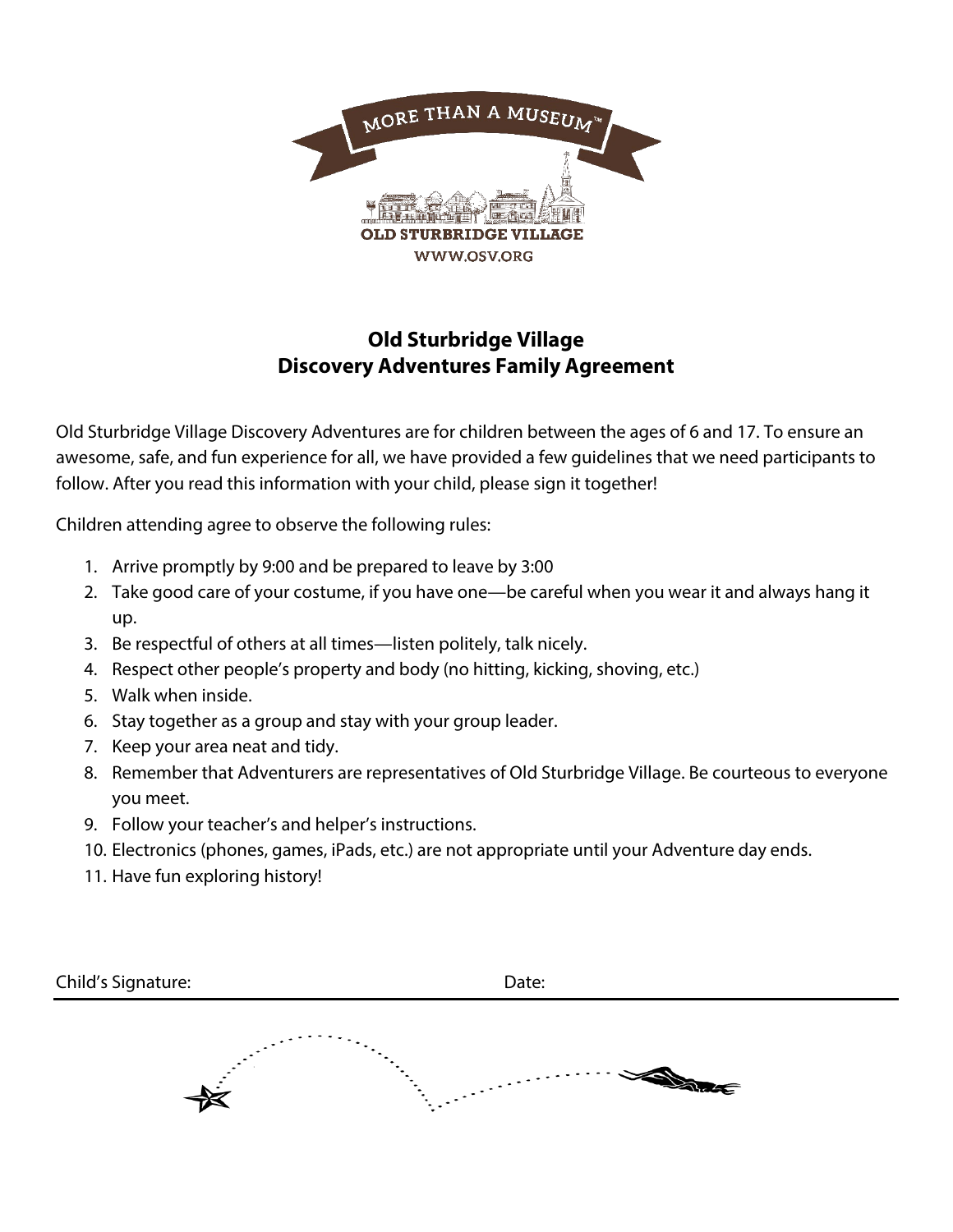### **Parents/Guardians of child attending agree to:**

- 1. Observe drop-off and pick-up times.
- 2. Complete and return all required registration forms.
- 3. Please apply sunscreen and/or bug spray prior to stepping into the Museum Education building.
- 4. Prior to camp, inform Discovery Adventures staff of any medical or special concerns.
- 5. Parents/guardians are responsible for covering the cost of any costume items that need to be replaced due to unusual wear and tear by their child or returned with missing pieces at the end of the week.
- 6. We ask that families allow children to have an immersive experience in the Village and with their group, and therefore limit their visits with their child during the program.

The Parent/Guardian may be called to pick up their child if the Adventure Teacher and/or Education Coordinator find that the child is sick, or for disruptive behavior**. If the child is unable to follow any of the rules within this Agreement, the following actions will be taken for disruptive behavior:**

**First incident:** The parent/guardian may be contacted immediately. The person picking up the child at the end of the day will receive a written report of the incident.

**Second incident:** The parent/guardian will be contacted immediately. The child may be removed from the group. The parent/guardian may be asked to pick up the child at that time. The parent/guardian will receive a written report of the incident.

**Third incident:** The child will be removed from the group. The parent/guardian will be contacted immediately to pick up the child. The parent/guardian will receive a written report of the incident. The child will not be permitted to return.

I have reviewed the Old Sturbridge Village Discovery Adventures rules with my child and they understand what is expected of them, and I understand my responsibilities as their parent/guardian.

Parent/Guardian Signature: Date: Date: Date: Date: Date: Date: Date: Date: Date: Date: Date: Date: Date: Date: Date: Date: Date: Date: Date: Date: Date: Date: Date: Date: Date: Date: Date: Date: Date: Date: Date: Date: Dat

| Program Name:    |  |  |  |
|------------------|--|--|--|
| Dates Attending: |  |  |  |